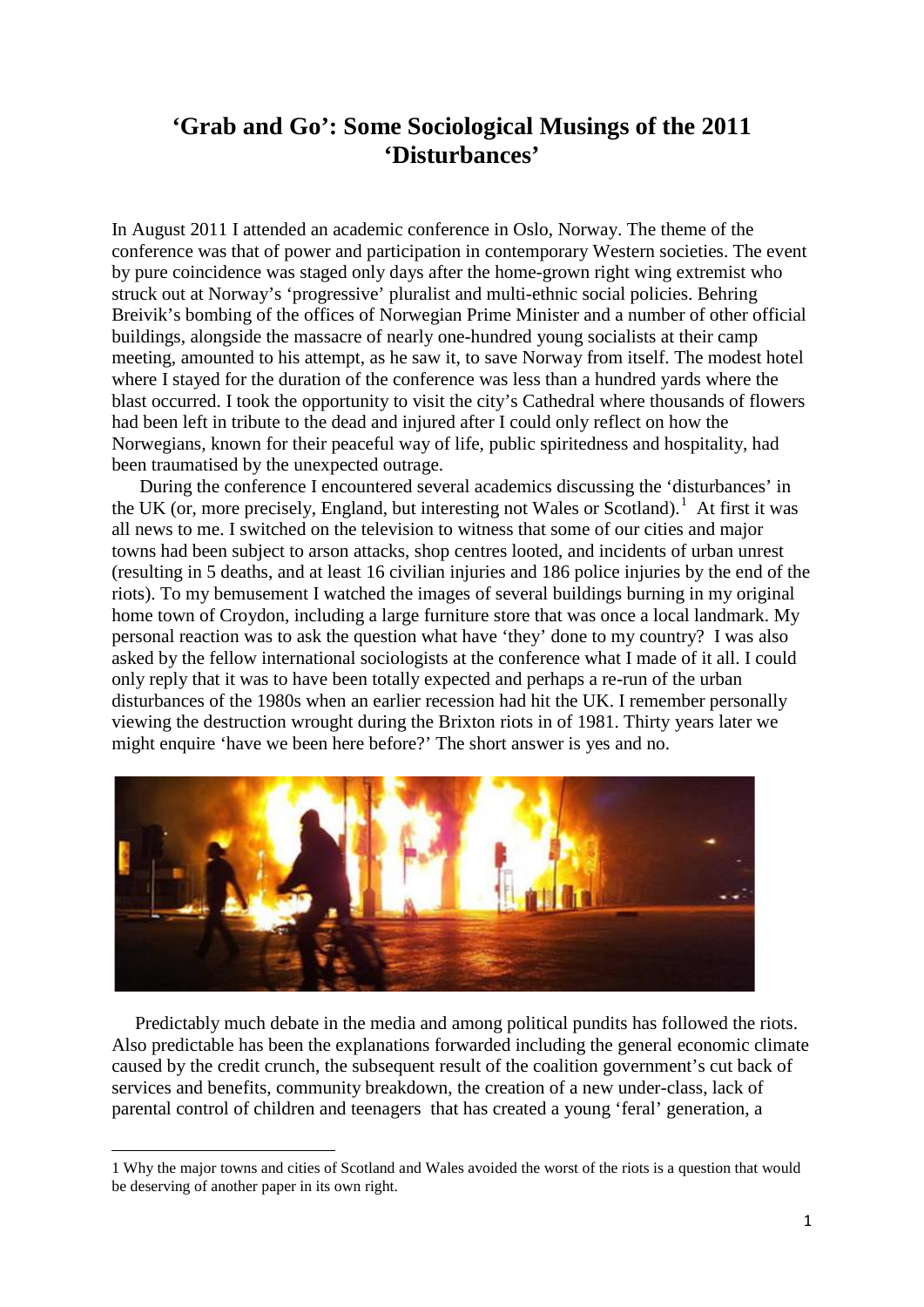recession created by 'greedy bankers', and a disintegrating prison system. These central issues raised do suggest that we have indeed 'been here before'.

 Going by the political discourse 'our' society is under attack from 'outsiders' dedicated on 'mindless criminality' from whom we need protection. But is it possible that we need protection from ourselves?

 The popular press has had a field day. Typical was the claim by Max Hastings in the *Daily Mail*:

*Rioters are victims of a perverted social ethos, which elevates personal freedom to an absolute, and denies the underclass the discipline - tough love - which alone might enable some of its members to escape.*[2](#page-1-0)

Maybe Hastings is partially right with the first part of his statement. But there is more to ponder.

 No doubt there will be academic articles even books forthcoming in plenty explaining the riots. Certainly, there has been some early attempt to account for what they were and even what they are not. For instance, Reicher and  $S\text{cot}^3$  $S\text{cot}^3$  point out that the 'riots' cannot be understood as an explosion of 'mob irrationality'. Nor can they be adequately explained in terms of individuals predisposed towards criminality by nature of their pathological disposition. Rather, we have to consider the disturbances in terms of the psychology of the crowd. The sociologist might not find this thesis very illuminating and again at best only partially correct. But hold that word 'pathology'. We will come back to it later.

What then miht sociology have to say? In recent years the discipline been much maligned. If it doesn't contribute towards the nation's economic recovery, it is not worth doing. Such a narrow and blinkered view ignores the fact that sociology can make a contribution in explaining why we have got into our mess in the first place and perhaps how we can get out of it. I am grateful here to have the opportunity to offer my own musings. But in doing so, I am acutely aware that my thoughts may not go down particularly well in some quarters.

### **Revisiting the 'Classics'**

I have noticed a tendency in recent years to return to the 'classics' of sociology, namely the work of Emile Durkheim, Max Weber and Karl Marx. This was entirely predictable too. The postmodern turn has led to a kind of theoretical cul-de-sac for the discipline. A world of uncertainty and relativism has impacted sociology as well. It has come to lack clarity and direction. I have read a fair few articles and reviewed several other papers that are returning to these so-called 'Founding Fathers'. Some scholars have justified this enterprise either by stating that we need to revisit the 'classics' works, and to take a look at 'what they really said' and not what we have long thought they may have said regarding modernity. This I think is partly signs of the intellectual bankruptcy by a new generation of sociologists who probably never really understood Durkheim, Weber and Marx in the first place. Alternatively, there is a return to their works to see to what extent they are relevant to understanding events as they unfold in the world today.

 Curiously, I have come across very few papers that have applied the work of Marx to the nature of the world economy. One is bound to ask the question: where are the Marxist theorists when you want them? Surely Marx would have had something to say about the riots. 'Blame the bankers' for the recession and everything that happens in its wake. After all,

<span id="page-1-1"></span>

<span id="page-1-0"></span><sup>&</sup>lt;sup>2</sup> Max Hastings, *Daily Mail*, August 10, 2011<br><sup>3</sup> Stott, C. 'Getting into the Mindset of a mob mentality', The *Independent*, August 9, 2011. Steve Reicher and Cliff Scott's work is published as an e-book *Mad Mobs and Englishmen?*, Constable & Robinson., 2011.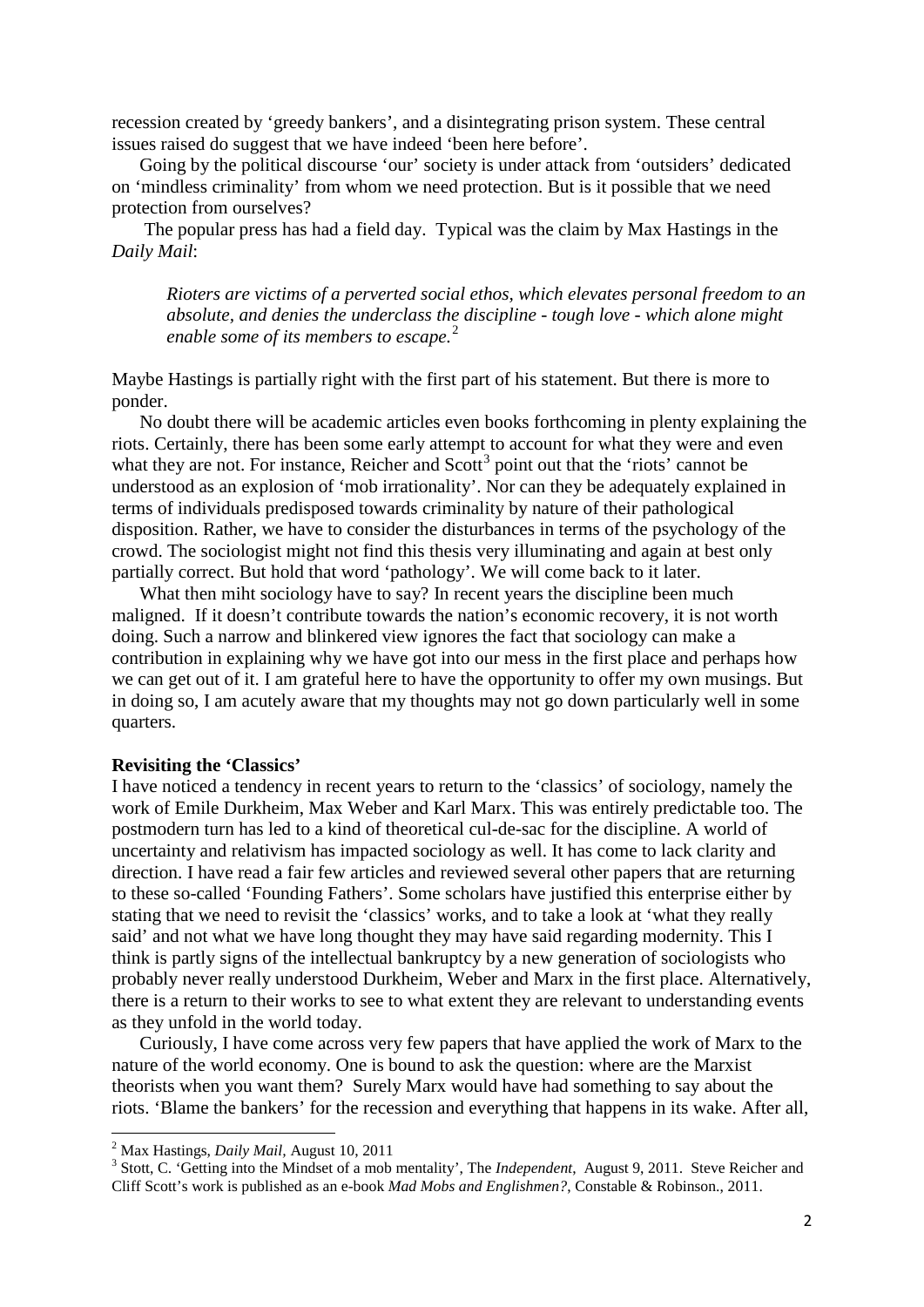we live in a world where finance capital accumulation has wrecked havoc, cutting out the troublesome effort, as Marx prophecised, of 'production'. Why produce things when you can live off of those who do (including employers) and by-pass all the hard work by speculation and usury? To be sure, the bankers and speculators are frequently blamed today for a world where the rich are getting richer and the poor are getting poorer, laying a game of financial monopoly with our hard earned money. Perhaps, though, this is a symptom as well as a cause of our malaise. Similarly, it is all too easy to suggest that the riots in English cities and towns were an expression of some underdeveloped class consciousness. Certainly it is interesting that the looting of 40-inch plasma televisions was preferable to creating a social movement aimed at challenging the powers that be and demanding radical political and economic change. All perfectly true, but this is not the theoretical direction that I wish to take.

 Maybe there is a sense in which we are all to blame. Perhaps we should point a finger at the 'us' rather than the 'they', the 'outsiders'. The great majority of us subscribe to the consumer culture and the unlimited expectations that this brings in its wake. The Holy Grail we search for is an increased and ever-increasing standard of living. But we do not ask *why*  this is desirable as a goal. True, all able bodied individuals should be gainfully employed. Work brings social worth and structures the life experience, a means by which we might fulfil our potential. It provides a sense of purpose as well as economic reward. Yet do we need more and more material possessions, endlessly expecting more and more? There is thus the key question of whether materialism makes us happy.

 Maybe it does, maybe it doesn't. The fact that such a high percentage of the populations of the Western world suffer from one form of depression or another might suggest the latter. However, if we go back to explaining the mob mentality, we might go further and explore why individuals became involved and see this as a personal as well as a collective enterprise over and above theories of 'the mob'. Why not ask those involve? - understand the subjective motivation of the individual 'social actor' as we are fond of saying in sociology. I was struck by two rioters who were asked by a television interviewer 'Why did you do it?" One young looter answered that he liked to go into the West End of London suitably stylishly dressed. Apparently his designer trainers were not stylish or expensive enough to be seen out in public. Not what his mates had. He badgered his mother who could not afford to buy them for him. 'So, I took them!' When asked if he had given thought to the shopkeeper whose store had been looted he replied 'Shop keepers. They're nothing man!' Then there was the older woman who was asked the same question as to why she looted and replied 'They make millions of these (TV sets) on conveyer belts. They won't miss one.'

 Now that the 'Big Society' seems to be in tatters, it would be easy to focus on the underclass - those who have missed out on the economic boom of the recent years before recession kicked in, now rendered powerlessness and alienated from community roots, lack of participation, lack of social inclusion, but seemingly not marginalised from the ethic of greed. But, as became clear, all sorts of people were involved, office workers, students and affluent people. What have 'we' become? The title of Marcuse well-known book with the sexist title comes to mind, *One*-*Dimensional Man* (1964), which constituted a neo-Marxist attempt to show the dominance of the consumer society, is dated now but gives a clue: 'I am what I consume'. [4](#page-2-0) No philosophy, no religion, no sense of moral or public responsibility. The masses are so duped by consumerism, claimed Marcuse, that they fail challenge those powers that be or 'think outside of the box'.

 $\overline{a}$ 

<span id="page-2-0"></span><sup>4</sup> Marcuse, H. (1964) *One Dimensional Man: Studies in the Ideology of Advanced Industrial Society.*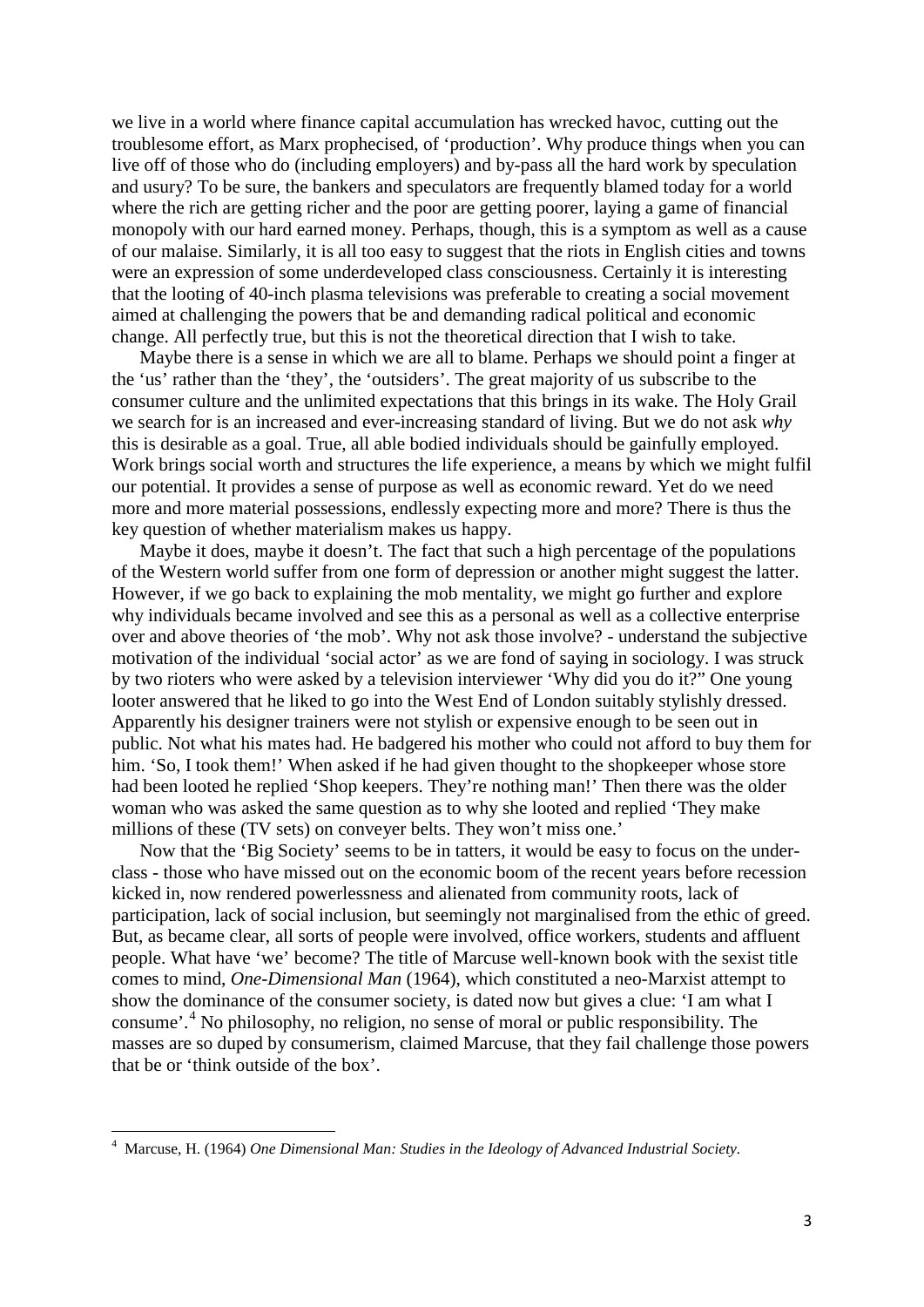

 'Grab and go' – is the strap-line of a well-known coffee house chain. I understand that it is fashionable to be seen there. Good for your image. 'Grab and go' has become the slogan for a generation and this is what makes the 2001 riots different from that of the 80s. It is not just a response to poverty and powerlessness. Looting is now taken it to its furthest conclusion, grab and go, but don't pay. Consumerism and materialism has gathered apace. How much is my house worth? – a common theme for everyday discussion. Up until recently the chattering classes told their mates to put money in Iceland banks and make a quick return, now expected the state to bail out UK own banks. When I lecture to my undergraduate class of 150 students, I ask them to hold up their hands if they do not have a mobile phone. No one is without. Nor are rioters who are able to co-ordinate mayhem through technological communication (which apparently they can afford to buy or have appropriated by 'other means'). To an older audience, I might ask people to hold up their hands if they do not have a credit card. You might answer that credit cards are a necessity of everyday life. Besides, everyone else has one. Quite right.



#### **Durkheim' Ghost**

What might be the most fruitful sociological way to proceed in trying to understand the 'disturbances'? Despite the allure of re-visiting Marx and perhaps Weber, this is not the approach that I propose to take here. In contrast, I would like to examine what Emile Durkheim had to say in his writings a century ago. They are prophetic words taken up by other more recent commentators and I will come to recent writings shortly. At first glance Durkheim might seem to be a curious way forward. Durkheim is often maligned with the main critique being that his work is inherently conservative, even reactionary. But as my old professor used to say, 'every time you think that Durkheim is dead and buried, his ghost has a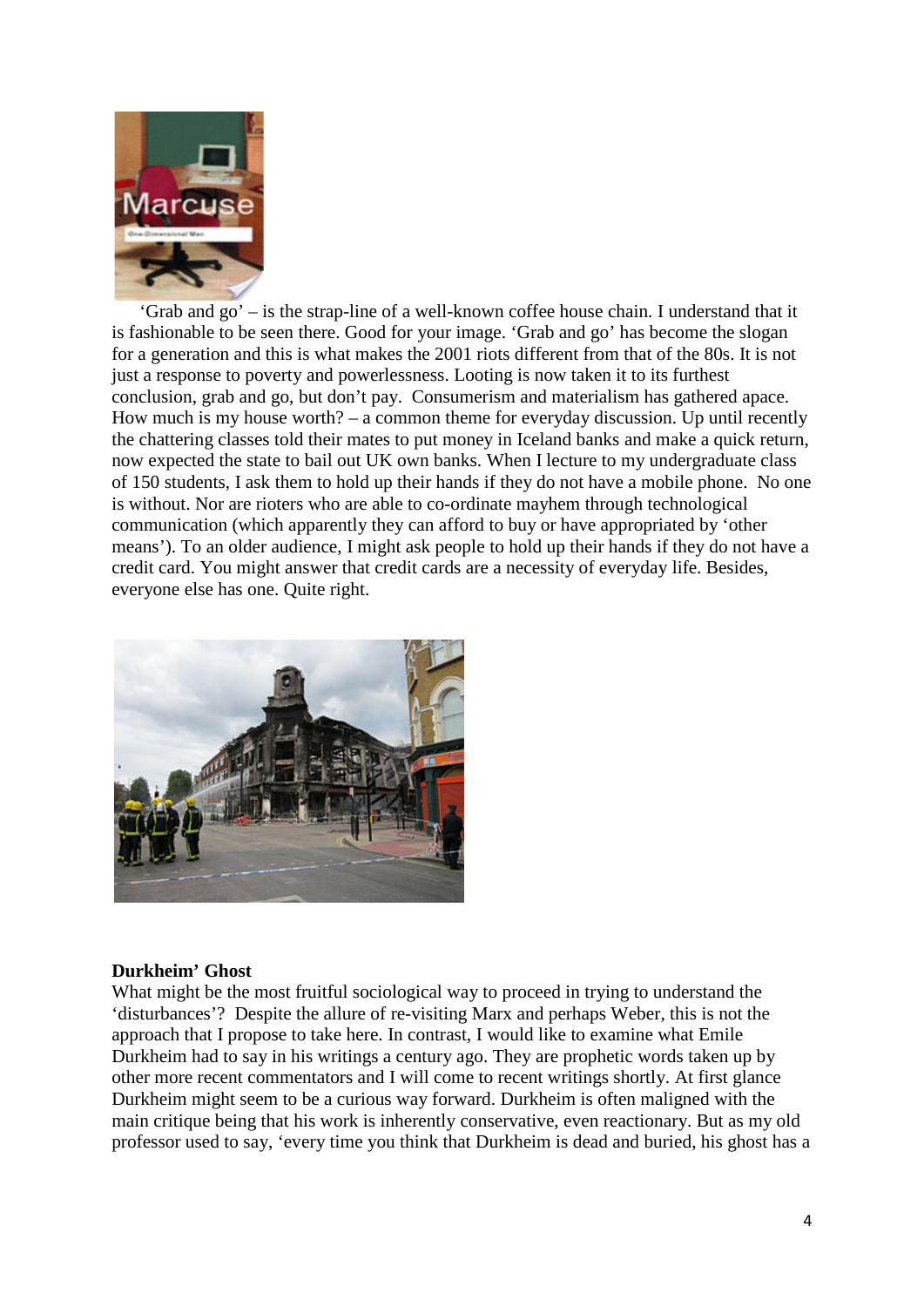habit of coming back and haunting us'. I will begin with a quote from the great man (not my professor)<sup>[5](#page-4-0)</sup>:

*The totality of beliefs and sentiments common to the average members of a society forms a determinate system with a life of its own. It can be termed the collective or common consciousness. [6](#page-4-1)*

 For Durkheim, in any society a collective conscience must function to bind its members together via norms and customs conforming that engender social awareness. These constitute a shared set of core social values that link us, the 'we', all together - a kind of social 'glue'. If this collective consciousness breaks down, anomie takes over and lawlessness results. Anomie is the deteriorating condition that results lack of binding in collective solidarity, a loss of shared norms which impose conformity. So, it might be argued that the summer rioters are not sufficiently socialised into a work ethic or a respect for democratic laws (as Hastings suggests above.)

 Maybe mindless conformity should be avoided. But what if our collective beliefs and sentiments are themselves dysfunctional, even pathological? For Durkheim there was always more to the equation. He presents us with a philosophy of human nature. We can take it or leave it. For Durkheim, we are fundamentally asocial as a species. Individuals are merely a buddle of appetites and these appetites are unlimited. We are mere animals but at an advanced stage of evolution and are forced to be social only by co-operating to meet our individual needs. In turn, society is something greater than its individual parts - the 'us'. Only society can regulate our desires and the danger arises when it can't.



 Curiously some of the poorest societies are the most peaceful, and contented. The problem emerges when the more we have, the more we want. It is society that sets limits and expectations. But what if those desires are limitless? Consumer society has allowed limitless materialistic desires which never bring gratification. Parallels of our present economic state are often drawn with the 1930s. But that was a depression not a recession, the Great Depression. The truth is that most people didn't have much to lose in the first place and

<span id="page-4-0"></span><sup>5</sup> For revisiting Durkheim's work see [Lemert, C.](http://en.wikipedia.org/wiki/Charles_Lemert) (2006), *Durkheim's Ghosts: Cultural Logics and Social Things,*  London: Cambridge University Press <sup>6</sup>

<span id="page-4-1"></span>Durkheim, E. (1997), *The Division of Labour in Society*, Trans. [Lewis A. Coser.](http://en.wikipedia.org/wiki/Lewis_A._Coser) New York: Free Press, p.63.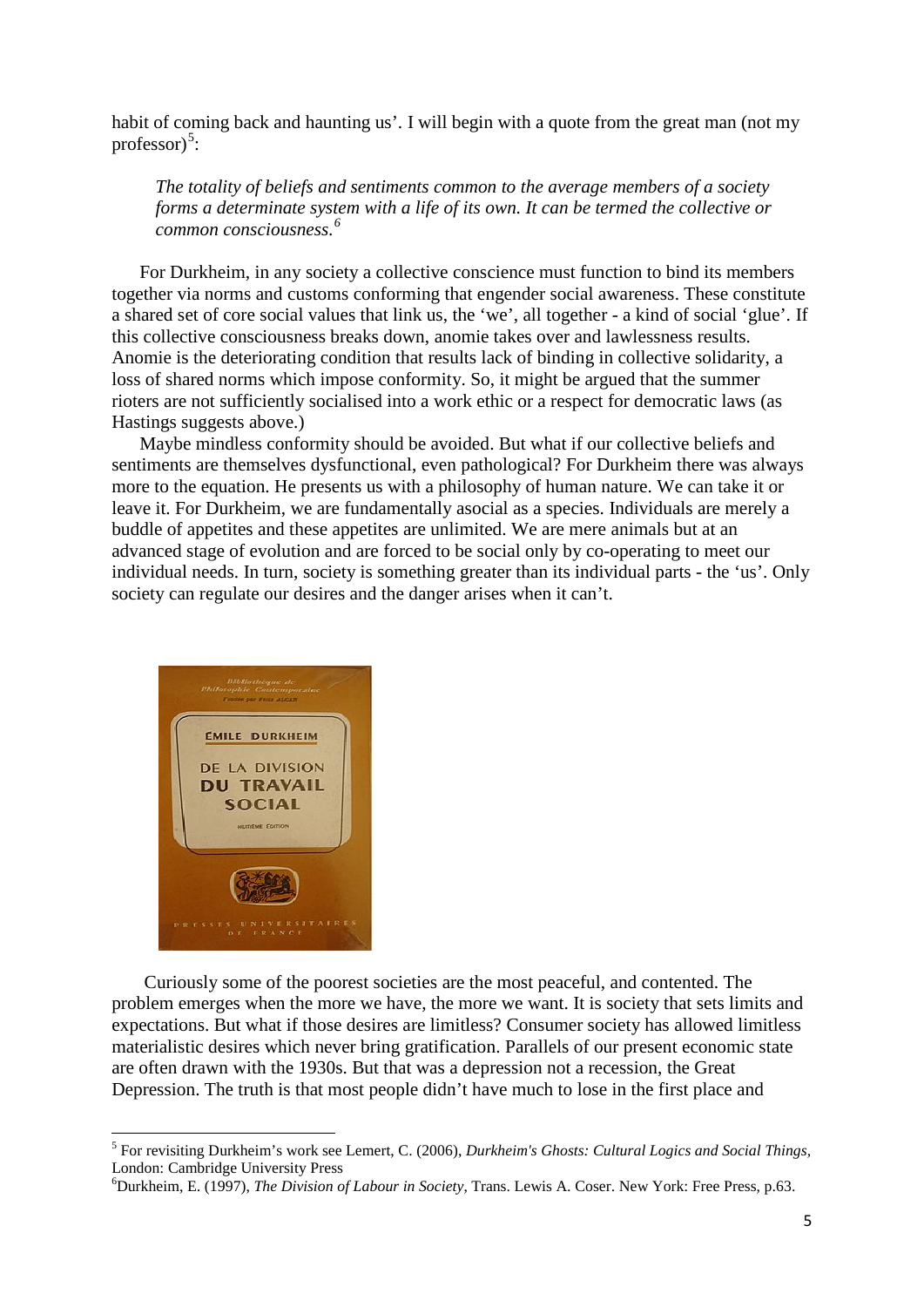didn't expect much. Our present maladies result from the discrepancy when our material desires and expectations are not met. This was a theme later examined in the equally sexist title of T. R. Gurr's *When Men Rebel* (19[7](#page-5-0)0).<sup>7</sup> For Gurr, rebellion at worse, civil disturbances at best, only occur when individual have shared grievances. Things go wrong not because of poverty per se but after a period when things get better. In the gap which results from rising expectations and the failure of those expectations to be fulfilled. The result is that frustrations overspill into violence and law breaking. Sound plausible?

## **Individualism and Civic Responsibility**

One of the other main features of the modern society for Durkheim is the importance, indeed the sacredness, of the individual. It is yet another part of the equation of understanding the current state of affairs. The individual, rather than the collective, becomes the focus of rights and responsibilities, the centre of public and private rituals holding the society together - a function once performed by religion. To stress the importance of this concept, Durkheim talked of the 'cult of the individual':

*Thus very far from there being the antagonism between the individual and society which is often claimed, moral individualism, the cult of the individual, is in fact the product of the society itself. It is the society that instituted it and made of man the god whose servant it is*. [8](#page-5-1)

 But there are dangers. As Durkheim noted, there are several possible pathologies (yes, that word!) that could lead to a breakdown of social integration and disintegration of the society. One is extreme individualism (and perhaps we delude ourselves that we are truly individual) that erodes community and public obligations - concern for the well-being of others. 'Others? They're nothing man.' This kind of mentality is also explored by two books that I have found personally insightful and resonate with Durkheimien thoughts - one rather dated, the other more recent. The first is the *Fall of Public Man* (more sexism!)<sup>[9](#page-5-2)</sup> by Richard Sennett.



 According to Sennett 'public' life once meant that essential element of one's life exterior to the circle of family and close friends. Today our lives are bereft of the joy of being with others. We have lost this lost interchange with our fellow citizens. Sennett suggests that the decline of public life results in the distortion of private as we increasingly focus on ourselves which, in turn, generates increasingly narcissistic forms of relationships and self-absorption. He concludes that our personalities cannot fully develop. Moreover, we have come to fear the

<span id="page-5-2"></span><span id="page-5-1"></span>

<span id="page-5-0"></span><sup>&</sup>lt;sup>7</sup> Gurr, T. R. (1970), *Why Men Rebel.* Princeton, NJ: Princeton University Press.<br><sup>8</sup> Durkheim, E. (2003), *[Sociology and Philosophy](http://books.google.com/books?id=pmg_Zp-IMB0C&pg=PA29)*. Taylor & Francis. p. 29.<br><sup>9</sup> Sennett, R. (1977), *The Fall of Public Man*, New York: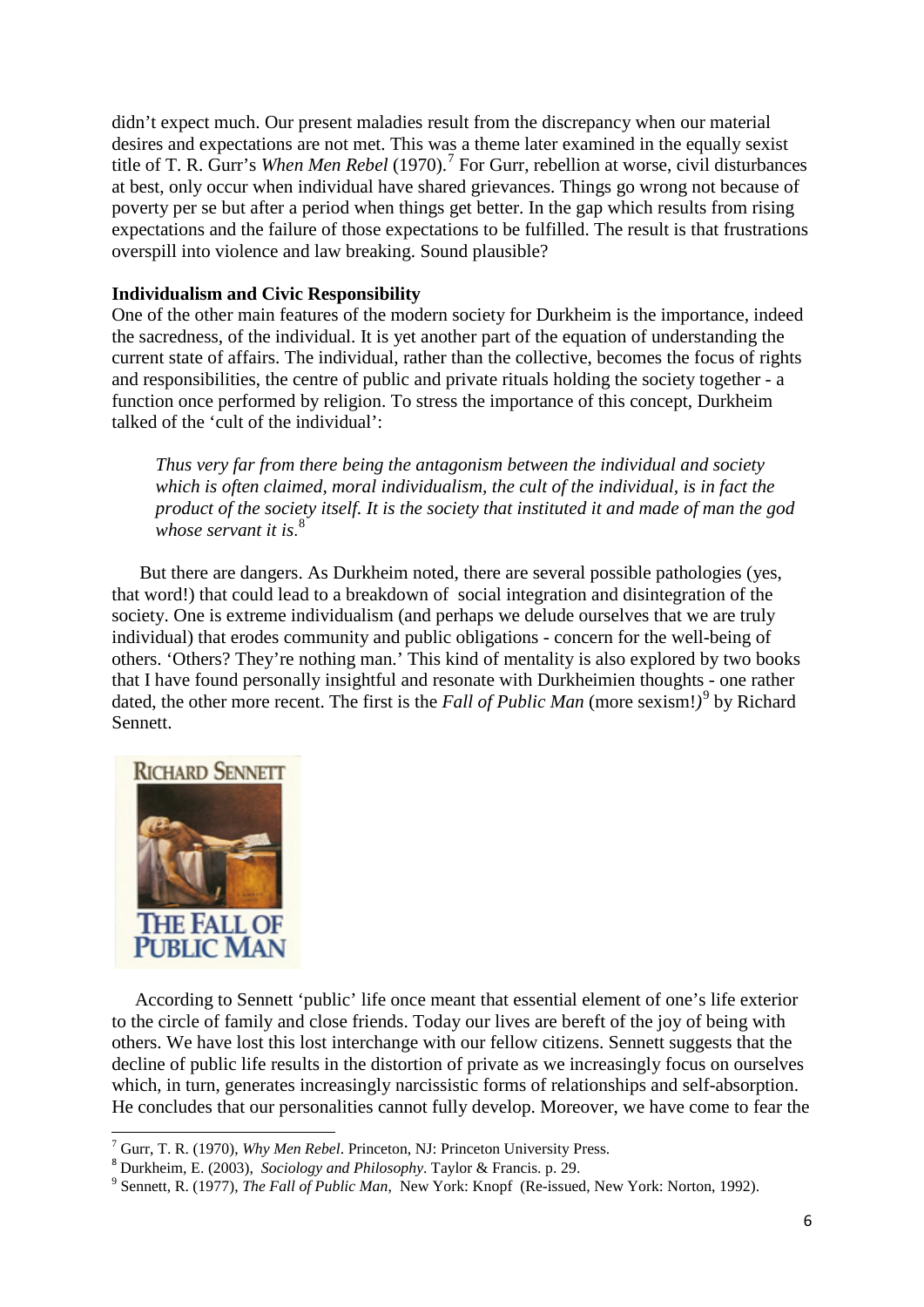outsider, the 'them'. We have lost the ethos of charity and co-operation - the kind of spirit that would allow us genuine and pleasing relationships with those whom we do not know intimately.

 The other volume (not without its faults) is Robert Putman's much discussed *Bowling Alone* which examines the state of community relations in the USA*.* [10](#page-6-0) Putnam warns that our stock of social capital - the very fabric of our connections with each other, has disintegrated, impoverishing our lives and communities. Few of us now belong to fewer organizations that meet for collective pursuits. We don't know our neighbours. We meet with friends less frequently. We even fail to socialise with our families. Using Putnam's analogy we're are bowling alone. But it is more than an analogy. More Americans are bowling than ever before, but they are not bowling in leagues. Putnam blames changes in work, family structure, age, suburban life, television and computers. To which we can add mobile phones. Some of these changes are 'structural', some technological. The underlying ethos of generating these transformations, although mot exclusively so in Putnam's rather tautological argument, is the importance of the 'me'.



 These books, along with Durkheim's work, encapsulate part of my thoughts about the 'disturbances' as caused by our lack of public spiritedness and duty, our desire to be concerned only with ourselves and self interest (despite the collective enterprise of gangs) which interlocks with rampant consumerism. To be sure, consumerism is an individual pursuit but we are also a social collective which subscribes to consumerism as our overarching ethic. Yes we have our anonymous 'meeting' points such as the shopping mall, but the motivation is consumerism with the individual as the site of consumption.

#### **Summary**

**.** 

Yes, sociology has something to contribute to understanding the disturbances of the summer of 2011 but as sociologists we are bound to disagree. Personally, in appreciating our lack of public spirit and collective good, I am tempted to leave the last word to Durkheim. Marx might have said that we are all duped by mass consumerism as the ultimate expression of late capitalism as some inevitable stage of history. Weber would have said that we meaningfully created the monster in the first place. Durkheim would have had his own perspective on things and may have suggested a way forward. His views on crime were a departure from conventional notions of histime. He might well have challenged the explanations of the 'disturbances' that we can read today in common-sense discourses. Durkheim believed that crime is 'bound up with the fundamental conditions of all social life'. Crime is a product of social forces, the 'us'. This sort of statement t gets sociology a bad name. But he had more to

<span id="page-6-0"></span><sup>10</sup> Putman, R. (2000), *Bowling Alone: The Collapse and Revival of American Community,* N**ew** York: Simon & Schuster.